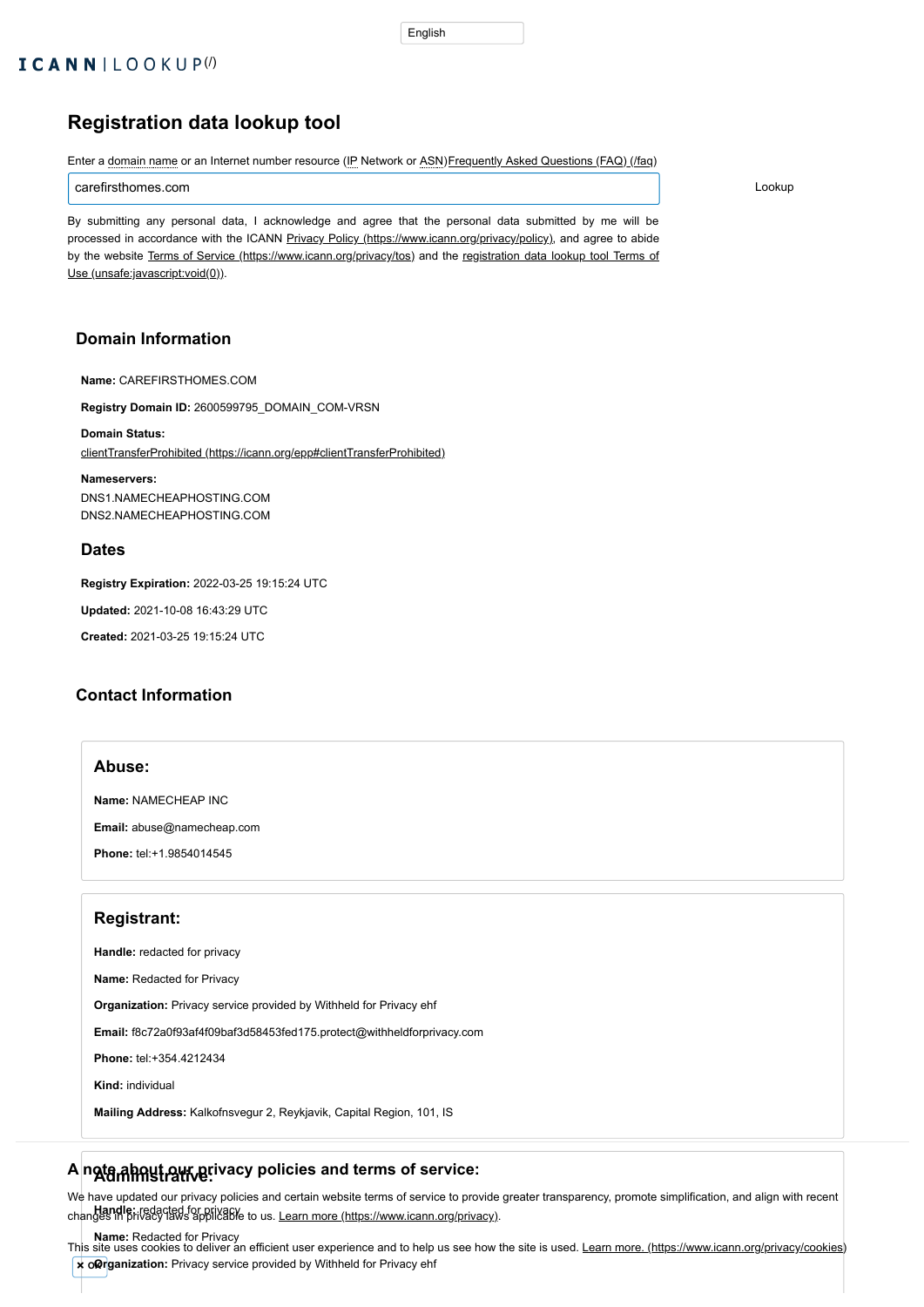**Email:** f8c72a0f93af4f09baf3d58453fed175.protect@withheldforprivacy.com **Phone:** tel:+354.4212434 **Kind:** individual **Mailing Address:** Kalkofnsvegur 2, Reykjavik, Capital Region, 101, IS

# **Technical:**

**Handle:** redacted for privacy **Name:** Redacted for Privacy **Organization:** Privacy service provided by Withheld for Privacy ehf **Email:** f8c72a0f93af4f09baf3d58453fed175.protect@withheldforprivacy.com **Phone:** tel:+354.4212434 **Kind:** individual **Mailing Address:** Kalkofnsvegur 2, Reykjavik, Capital Region, 101, IS

# **Registrar Information**

**Name:** NAMECHEAP INC

**IANA ID:** 1068

# **DNSSEC Information**

**Delegation Signed:** Unsigned

# **Authoritative Servers**

Registry Server URL: [https://rdap.verisign.com/com/v1/domain/carefirsthomes.com \(https://rdap.verisign.com/com/v1/domain/carefirsthomes.com\)](https://rdap.verisign.com/com/v1/domain/carefirsthomes.com)

**Last updated from Registry RDAP DB:** 2022-02-02 20:22:40 UTC

**Registrar Server URL:** [https://rdap.namecheap.com/domain/CAREFIRSTHOMES.COM \(https://rdap.namecheap.com/domain/CAREFIRSTHOMES.](https://rdap.namecheap.com/domain/CAREFIRSTHOMES.COM) COM)

**Last updated from Registrar RDAP DB:** 2022-02-02 20:22:45 UTC

# **Notices and Remarks**

### **Notices:**

#### **RDAP Terms of Service**

By querying Namecheap's RDAP Domain Database, you agree to comply with Namecheap's RDAP Terms of Service, including but not limited to the

terms herein, and you acknowledge and agree that your information will be used in accordance with Namecheap Privacy Policy (https://www.namech eap.com/legal/general/privacy-policy/), including that Namecheap may retain certain details about queries to our RDAP Domain Database for the purp oses of detecting and preventing misuse. If you do not agree to any of these terms, do not access or use ,the RDAP Domain Database. Although Namecheap believes the data to be reliable, you agree and acknowledge that any information provided is 'as is' without any guarantee of ac curacy.

We reserve the right to restrict or deny your access to the RDAP Domain Database if we suspect that you have failed to comply with these terms. This site uses cookies to deliver an efficient user experience and to help us see how the site is used. [Learn more. \(https://www.icann.org/privacy/cookies\)](https://www.icann.org/privacy/cookies) **OK**

We reserve the right to modify this agreement at any time.

You further agree that you will:

1) Not misuse the RDAP Domain Database. It is intended solely for query-based access and should not be used for or relied upon for any other purpo

se.

2) Not use the RDAP Domain Database to allow, enable, or otherwise support the transmission of unsolicited, commercial advertising or solicitations.

A HOfte<sup>a</sup> affort the GUP providing the televation of the televation and electronic processes that send queries or data to the systems

of Namecheap, any other ICANN-accredited registrar, or any registry operator.

Wa havf undated pur arivage, nelicies and certain website terms pframylie ho convide of material and some model semplification of align with seamta chapge<sub>fio</sub>in, ଭାଁଧ୍ୟପୋଧ (aws<sub>p</sub>applicable<sub>n</sub>tgels, issue more (https://www.icann.org/privacy).

5) You will only use the information contained in the RDAP Domain Database for lawful purposes.